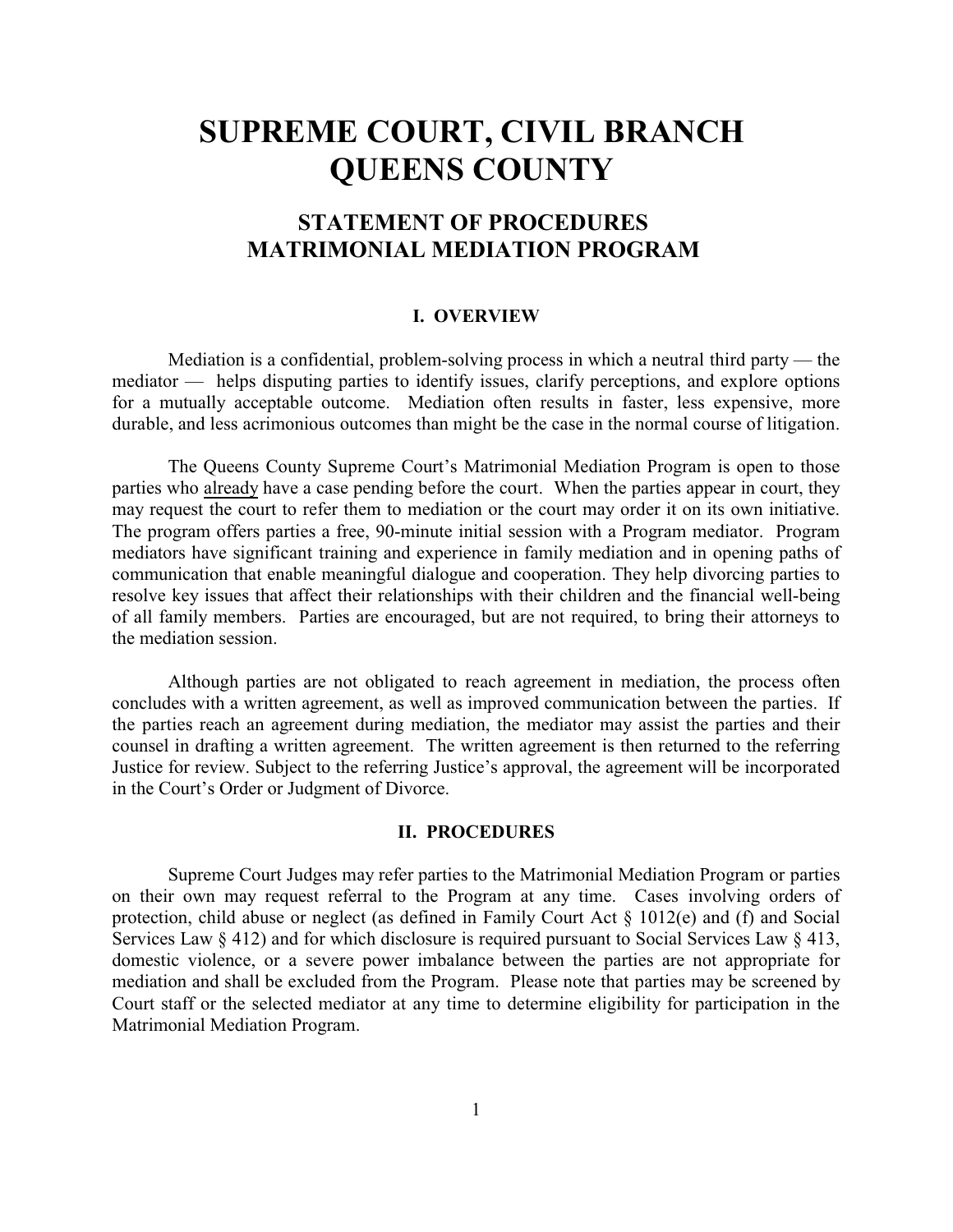To begin the process, the Judge signs an Order of Reference directing parties and their counsel to appear at an initial, free, ninety (90) minute mediation session with a Program mediator selected from the Matrimonial Mediation Program's Roster of Mediators. **The Order of Reference may also contain a control date set by the referring Judge for the parties to appear in Court for a conference following the mediation.** 

Counsel for the parties shall deliver the Order of Reference to Maria L. Bradley, Esq., the Matrimonial Mediation Program Coordinator ("Coordinator"), who is located in Administrative Chambers, Room 511, at 88-11 Sutphin Blvd., Jamaica, NY 11435, and who can be reached at 718-298-1100 or [mbradley@nycourts.gov.](mailto:mbradley@nycourts.gov.) The Program Coordinator shall randomly select a mediator from the Court's Roster of Mediators.. 1

Within five (5) business days of receiving the Order of Reference, the Program Coordinator shall notify the parties of the assigned mediator and send them a Notice of Confirmation, which shall contain the mediator's name and contact information. The parties are free to select a different mediator, but if they do so, they must notify the Program Coordinator of the substitution in writing within 5 business days.

It is the responsibility of the parties to contact the mediator within five (5) days of the date of the Notice of Confirmation to make the arrangements for the mediation.

The parties are required to appear at the initial mediation session within twenty (20) days of receiving a Notice of Confirmation. Parties shall complete all scheduled mediation sessions within seventy-five (75) days of date of the Notice of Confirmation.

At least one week before the initial mediation session, parties or their counsel shall send to the mediator a copy of the pleadings, Statements of Net Worth, and any other information necessary for the effective negotiation of the issues involved. The mediator may also request a conference call with the parties' counsel regarding any preliminary matters.

If parties wish to extend the mediation process beyond the initial 90-minute session, they may schedule additional sessions with the mediator at a per hour rate that shall not exceed \$250/hour. Program mediators are strongly encouraged to work on a sliding scale to take into account the parties' financial circumstances.

Within five (5) business days after the mediation's conclusion, which shall occur whenever after the initial 90-minute session one party, both parties, or the mediator decides that the mediation has ended, the mediator shall send a Mediator's Report to counsel and to the Coordinator – but not to the referring Judge – describing the outcome.

The Report shall state (1) the date of the initial session and whether each party and counsel appeared at the initial session; (2) the dates of any subsequent scheduled sessions, but not whether parties appeared; and (3) whether the parties reached partial, complete, or no agreement on the issues. The mediator may attach to the Report any original, signed agreement and return it to the Coordinator.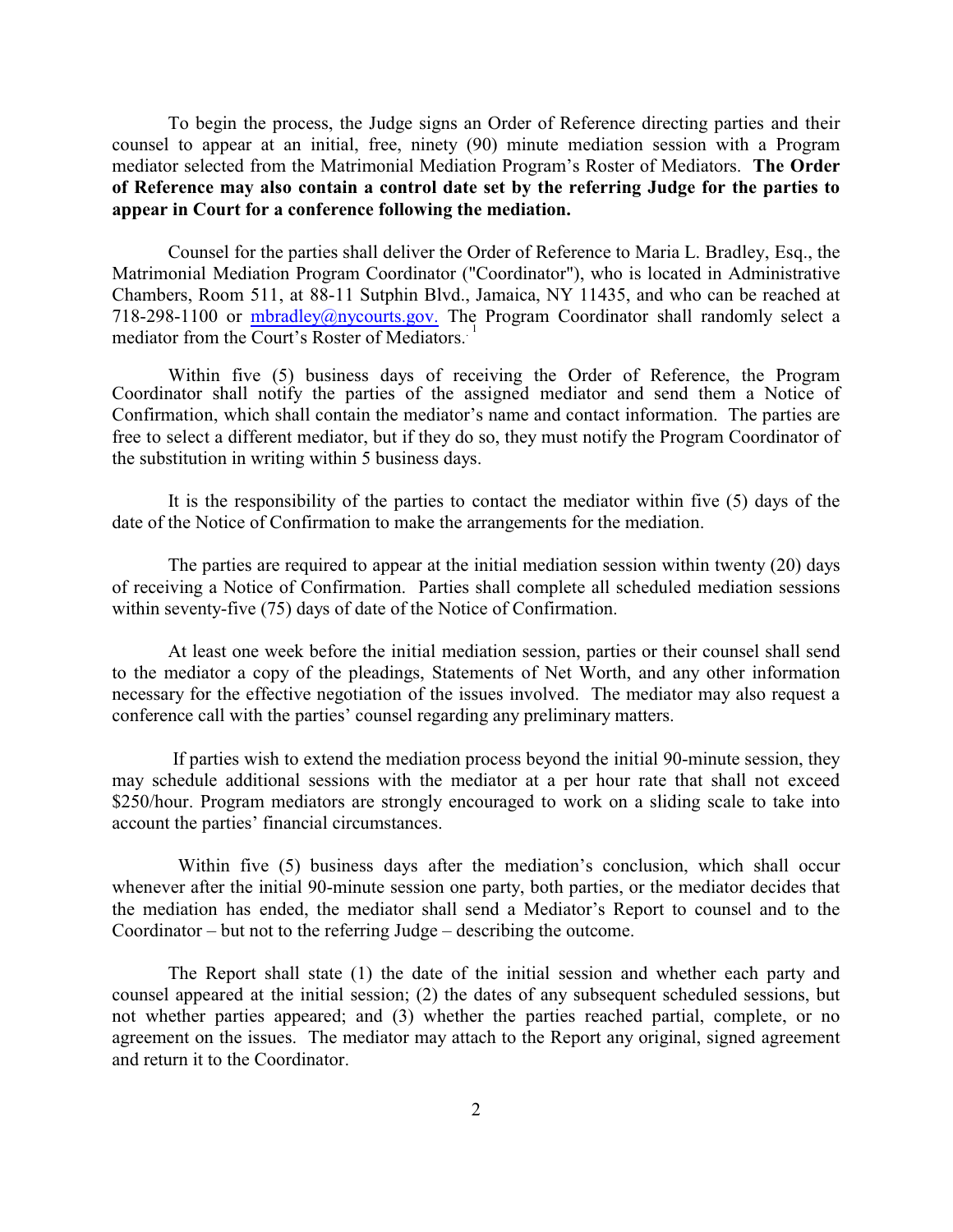Once counsel receives a copy of the Mediator's Report, if the court has not already assigned a Control date, counsel shall promptly contact the Part of the assigned Judge to schedule a conference concerning further proceedings in the case.

The Program Coordinator shall report to the referring Judge whether the case settled (in whole or in part) but shall not reveal to the referring Judge the selected mediator's identity or disclose other information discussed during the mediation, except as described in Section IX.

# **III. ROLE OF THE MEDIATOR**

The mediator's primary role is to help the parties communicate and negotiate. The mediator does not give legal advice, predict likely court outcomes, or force solutions on the parties.

At the initial mediation session, the mediator explains that all communications are confidential (with narrow exceptions outlined below) and will not be disclosed to the Judge hearing the case or in any other judicial or administrative proceeding. The mediator also explains that either party is free at the close of the initial session or at any time thereafter to end the mediation process and return to court.

During the mediation process, all parties are free to discuss the case as they see it and to raise particular issues of concern that they would like to address. The mediator may ask the parties clarifying questions related to the care of their children, parenting time, and allocation of property and income. The mediator then helps the parties to develop and choose options that meet the parties' needs.

At some point in the process, either party, the party's counsel, or the mediator may suggest a caucus. Caucuses are meetings that mediators hold separately with each side in a dispute. During the caucus, the mediator may explore how each party views the dispute and the impact of any proposed solutions. The mediator keeps confidential the information discussed in caucus unless the party permits disclosure.

If the parties reach a written agreement during mediation, the parties are strongly encouraged to submit the agreement to their respective attorneys for review.

# **IV. THE ROLE OF PARTIES, COUNSEL, ATTORNEYS FOR THE CHILD, and GUARDIANS AD LITEM**

Experience has demonstrated that party participation — as opposed to exclusive participation by counsel — not only increases the likelihood of settlement, but also improves compliance with any agreed-upon terms and enhances the parties' overall satisfaction with the process and outcome. Accordingly, unless exempted by the mediator for good cause shown, the parties must be present during the mediation.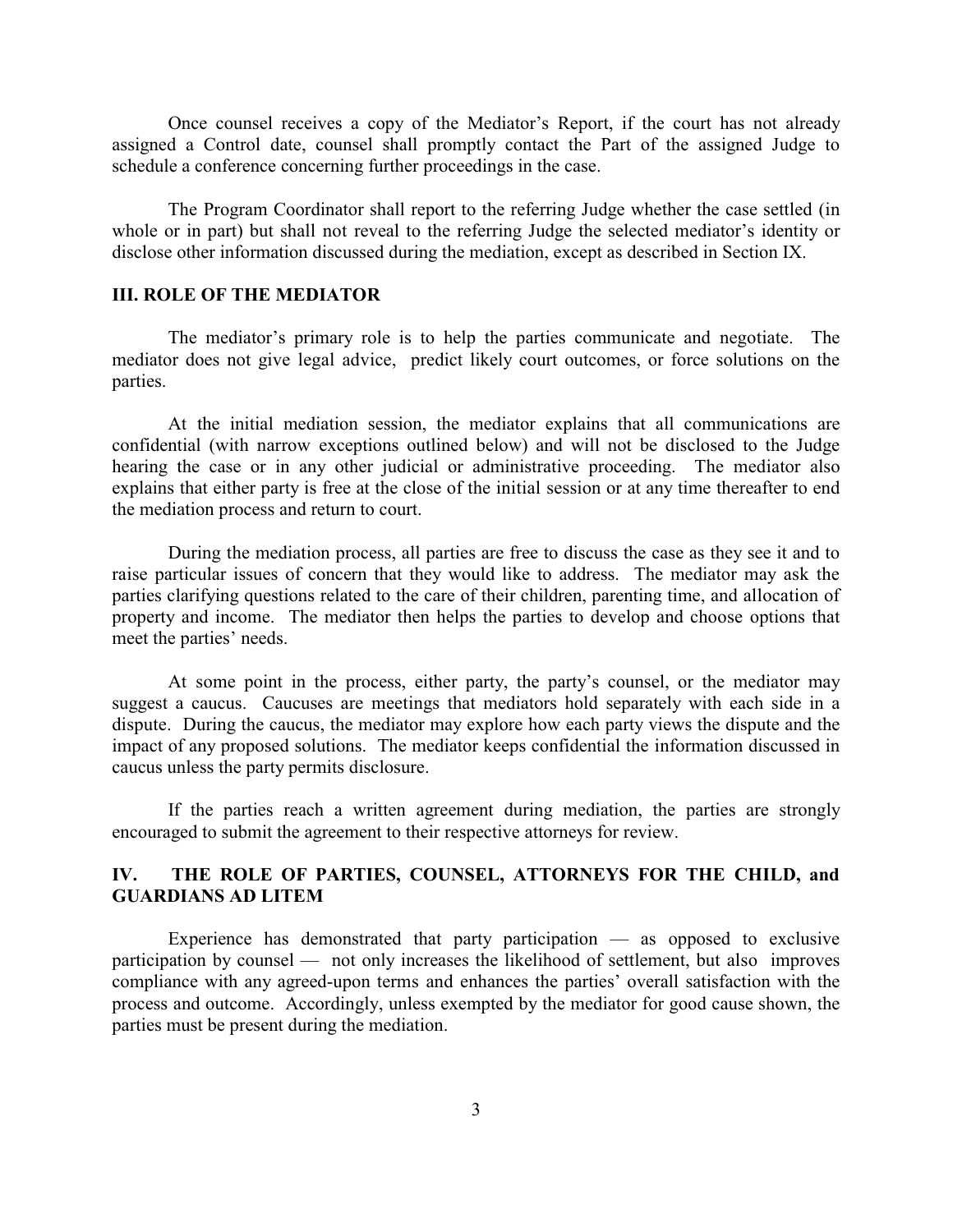The presence of separate counsel for each party during mediation sessions is encouraged. If counsel for either party is discharged or withdraws for any reason during the mediation process, the case may not proceed in mediation until a substitution occurs unless otherwise ordered by the Court.

Without representation by counsel, parties risk entering into agreements with insufficient knowledge about financial, legal or other issues. If parties decide to participate in mediation without their attorneys present, they are strongly advised to consult counsel before finalizing any agreement.

For those cases in which an attorney for the child has been assigned, mediation may not commence without the child's attorney present. If the parties and the child's attorney agree to proceed in mediation without the child's attorney, they may do so, unless otherwise ordered by the Court.

# **V. THE ROLE OF THE COURT**

The Program is conducted under Court auspices and pursuant to these rules. Judicial and non-judicial staff are encouraged to inform the parties of the Program's existence.

The Program is open to those cases that are already ongoing in court. The Judge may refer the parties to mediation or the parties may request the Judge to refer them.

The Court welcomes the feedback of parties, counsel, and mediators after the conclusion of the proceedings.

# **VI. THE ROSTER OF MEDIATORS**

The Court has assembled a Roster of Mediators. The prerequisites to joining the Roster are

as follows:

• Training: Completion of at least 60 hours of family mediation training in a training program sponsored or recognized by the New York State Office of Court Administration ("OCA").

• Experience: At least four years of family mediation experience, including 250 hours of face-toface mediation with clients and a minimum of 25 custody and visitation cases, and any other mediation training or experience deemed appropriate by the Court. Cases involving financial disputes will be referred only to those Program mediators with knowledge of, training in and experience with the financial aspects of divorce.

• Continuing Education: Pursuant to Part 146 of the Rules of the Chief Administrative Judge, all mediators must attend at least six hours of additional approved training relevant to their respective practice areas every two years.

For a full description of the requirements, please refer to the Uniform Court System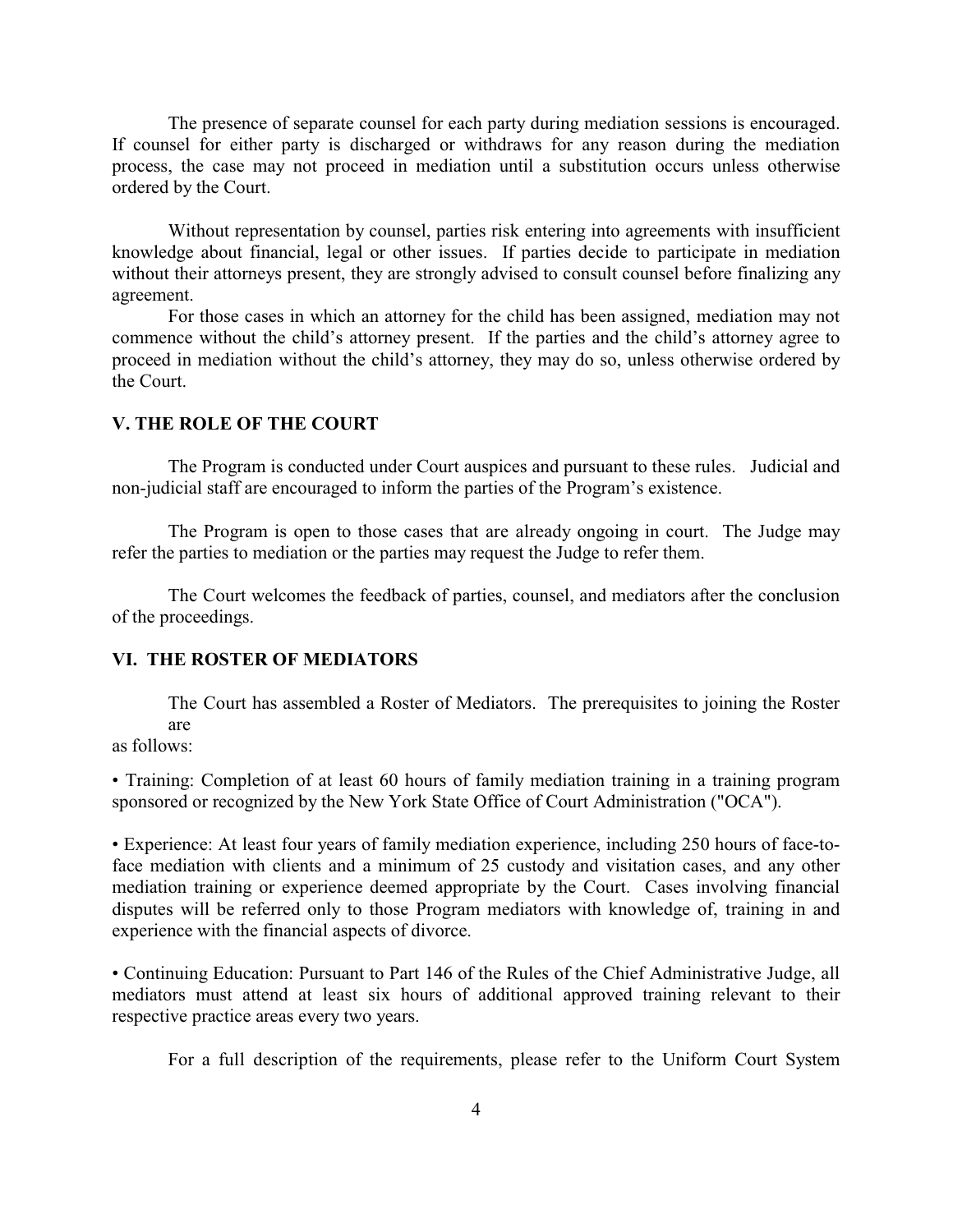website at www.nycourts.gov/rules/chiefadmin/146.shtml.

Continuing presence on the Court's Roster of Mediators is subject to review by the District Administrative Judge. Mediators may be removed from the Roster at the discretion of the District Administrative Judge in consultation with the NYS Unified Court System's Office of Alternative Dispute Resolution and Court Improvement Programs.

# **VII. FEES**

The Program does not charge or administer fees. Parties referred to mediation pursuant to this Statement of Procedures shall not be required to compensate the mediator for services rendered before or during the initial 90-minute mediation session. Should the parties agree to schedule additional sessions with the mediator, the mediator shall be entitled to compensation for services rendered as follows: compensable services shall consist of time spent conducting any mediation session that follows the initial 90-minute session, and time spent reviewing materials submitted by the parties for purposes of subsequent mediation sessions. The mediator's fee for such services shall not exceed \$250.00 per hour. The fee arrangement must be agreed to in writing, and must include the ratio at which the fee will be divided between the parties**.** The parties must sign this fee agreement before commencing any additional sessions beyond the initial mediation session.

Mediators are encouraged to use a sliding scale where appropriate, and shall consult with the Program Coordinator if the parties are unable to pay for additional sessions.

# **VIII. IMMUNITY**

The mediator shall be immune from suit as a result of any conduct or omission during the performance of duties in that capacity to the extent permitted by law.

# **IX. CONFIDENTIALITY**

Except as set forth below, all oral, written, or other communications made during the course of mediation by any party, mediator or any other person present shall be immune from disclosure in any present or future judicial or administrative proceeding. Similarly, all information generated in or in connection with the mediation–including memoranda, work products or case files of a mediator–shall remain confidential and not be subject to disclosure in any present or future judicial or administrative proceeding. However, mediation will not be used as a shield with respect to otherwise discoverable documents or information produced or occurring prior to or outside the mediation.

Moreover, except as set forth below, nothing about the substance of the mediation, such as the weaknesses or strengths of the parties' cases or the relative willingness of parties to discuss settlement proposals, will be revealed to the referring Judge or any other person by the Mediator or any party or attorney. Nor will any party or lawyer for a party reveal the outcome of the mediation process to the referring Judge or a member of the Judge's staff unless both sides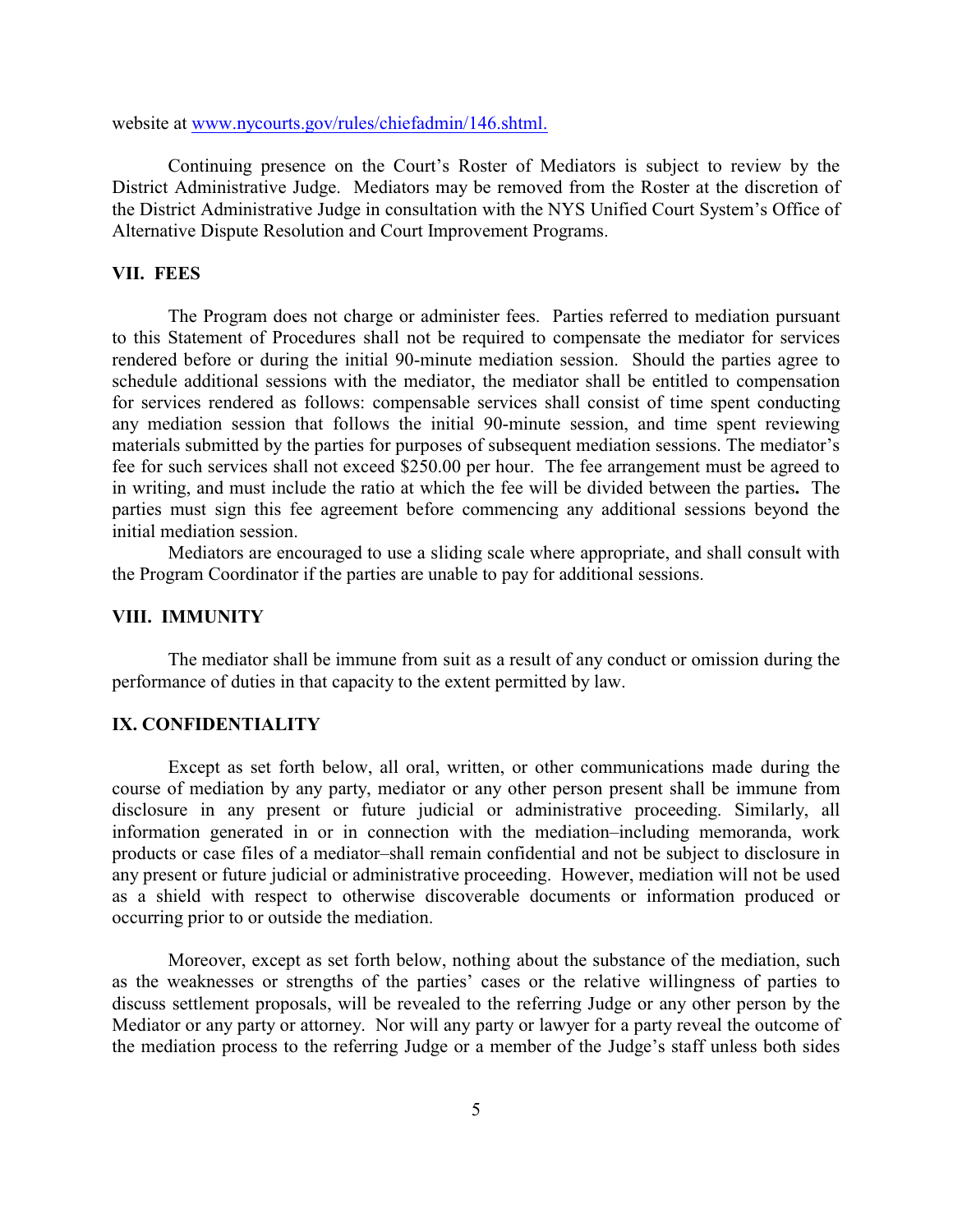agree to the disclosure.

Notwithstanding these confidentiality provisions, communications and information may be subject to disclosure in any present or future judicial or administrative proceeding in any of the following five circumstances:

#### *Attendance*

Whether the parties and their counsel attended the initial mediation session will be reported to the Program Coordinator who may notify the Court.

#### *Waiver*

Parties to the mediation and the mediator agree in writing to waive confidentiality. The waiver must specify the individual communication(s) or information that will be disclosed, the person or entity to whom the disclosure will be made, and the purpose of the disclosure.

#### *Written Agreement*

A writing signed by all the parties embodying a mediated agreement shall be submitted to the court for review. Additionally, a limited report of the outcome will be sent to the referring Judge. Only those signed, mediated agreements that have become court orders may be admissible in any present or future judicial or administrative proceeding.

### *Threats of Imminent, Serious Harm*

If communications or information constitute a credible threat of serious and imminent harm, either to the speaker or another person or entity, the appropriate authorities and/or the potential victim may be notified.

#### *Allegations of Child Abuse or Neglect*

The communication or information relates to an allegation of child abuse or neglect as defined in Family Court Act § 1012(e) and (f) and Social Services Law § 412 and for which disclosure is required pursuant to Social Services Law § 413.

# **X. CHILD ABUSE AND NEGLECT**

If an allegation of child abuse or neglect is made by any party during the mediation, the mediator will stop the mediation process and consult with each party individually for the purpose of obtaining as much information about the circumstances as possible. Mediators shall report to the Program Coordinator allegations of child abuse or neglect as defined in Family Court Act § 1012(e) and (f) and Social Services Law § 412, and for which disclosure is required pursuant to Social Services Law § 413.

#### **XI. DOMESTIC VIOLENCE/SEVERE POWER IMBALANCE**

When an allegation of domestic violence or severe power imbalance is made by any party during the mediation, the mediator shall safely stop the mediation process, meet with each party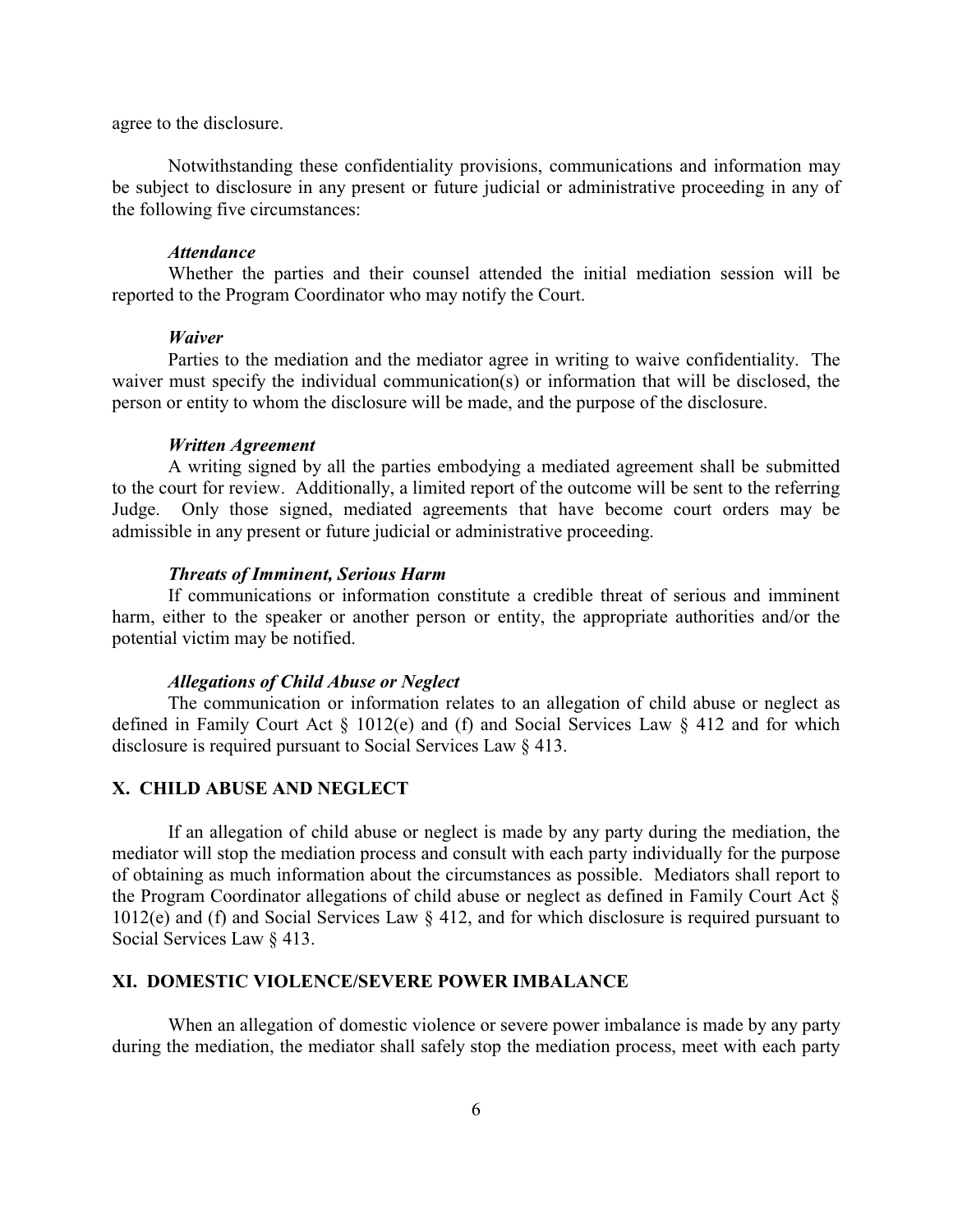individually where appropriate to learn as much as possible about the circumstances, and consult with the Program Coordinator (but not the assigned Judge or members of that Judge's staff) as to whether to resume the mediation process. Allegations of domestic violence will not be disclosed to the referring Judge; instead, victims will be given information regarding their rights in the form prescribed in Family Court Act § 812 (5), and they will receive safety planning information.

# **XII. ORDERS OF PROTECTION**

Those matters in which there are ongoing orders of protection shall not be referred to the Program. If an order of protection is issued during the course of the mediation sessions, the Mediator shall cease the mediation and contact the Program Coordinator.

# **XIII. REFERRAL TO THE PROGRAM AND ONGOING LITIGATION**

Cases may be referred to mediation upon request of the parties or at any time deemed appropriate by the Judge. A party who attends the initial session complies with the Order of Reference, even if that party ultimately chooses not to proceed with mediation. Parties may move to opt out of the Program for good cause shown.

Referral to mediation will not ordinarily stay the court proceedings in any respect. The "no stay" policy recognizes the special need for prompt action in matrimonial and family proceedings. Full discovery, emergency and *pendente lite* relief, family dynamics, and the needs of children require ongoing access to the court, as a general rule. However, parties committed to the mediation process who conclude that additional time is required to fully explore the issues pertaining to their case may request an adjournment. The Court, in the Order of Reference, shall order as to whether court proceedings, including discovery and motion practice, shall or shall not be stayed pending the mediation process.

#### **XIV. AVOIDING CONFLICTS OF INTEREST**

Before accepting a mediation, a mediator shall make an inquiry that is reasonable under the circumstances to determine whether there are any known facts that a reasonable individual would consider likely to affect the impartiality of the mediator, including a financial or personal interest in the outcome, and an existing or past relationship with a mediation party or foreseeable participant in the mediation. The mediator shall disclose any such known fact to the mediation parties and counsel as soon as possible before accepting a mediation. The mediator is obliged to disclose all potentially disqualifying facts to the parties and, where such facts exist, shall not serve unless the parties consent in writing. If a mediator later learns of any disqualifying fact after accepting a mediation, the mediator shall disclose it as soon as practicable. If the mediator concludes that he or she is unable to function in a fair, impartial and objective manner, the